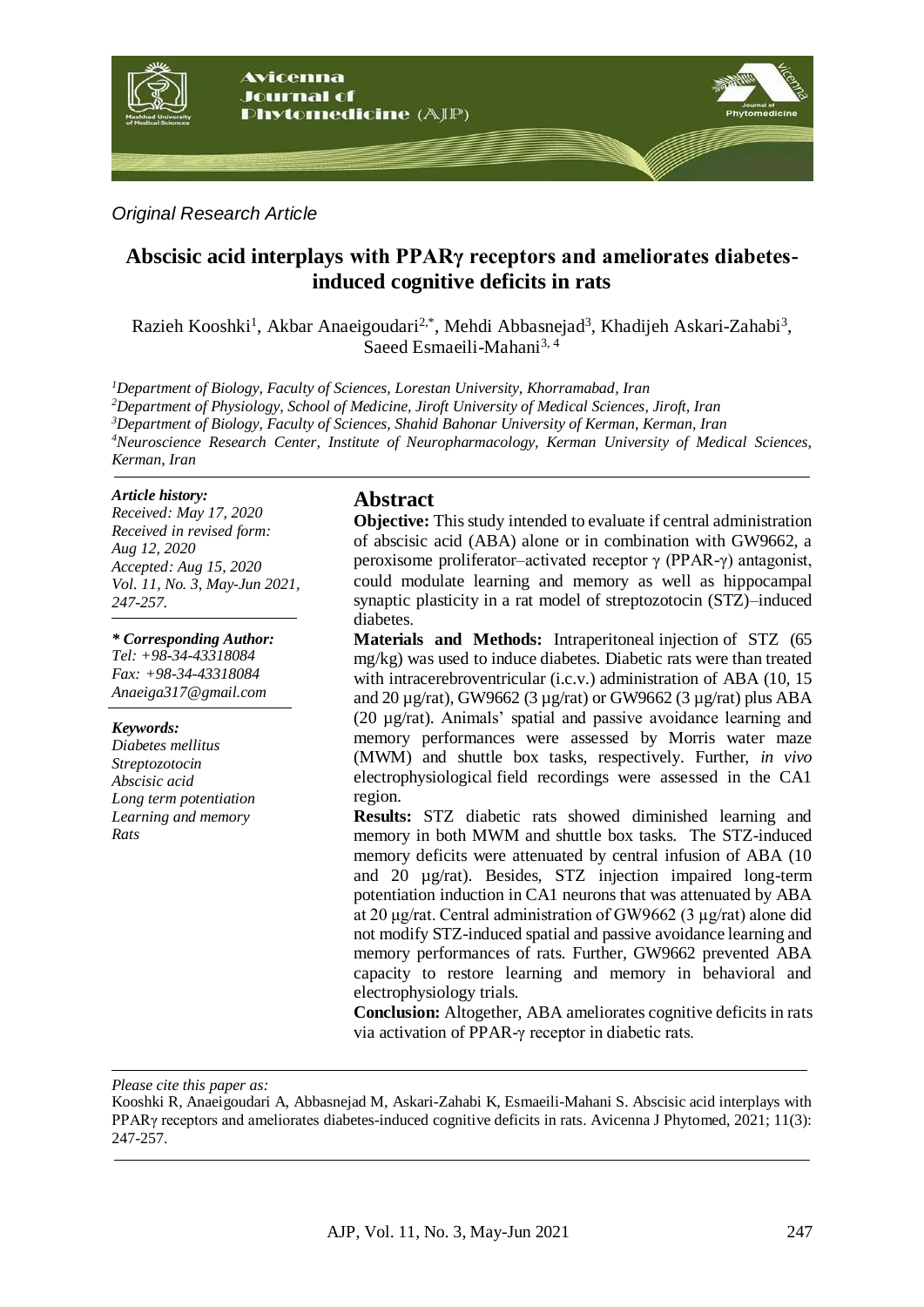# **Introduction**

Abscisic acid (ABA) is a sesquiterpenoid phytohormone necessary for regulating plant responses to abiotic stresses, seed growth, and sugar sensing (Raghavendra et al., 2010). It is also produced by metazoans, from sponges up to mammals (Zocchi et al., 2017). ABA pathway is highly conserved across species and it has been known as a potent agonist for lanthionine synthetase C-like 2 receptor and peroxisome proliferator-activated receptors family member (PPARs) (Kline et al., 2010). ABA stimulates  $Ca^{2+}$  release by activation of downstream targets including phospholipase C / protein kinase C (PLC-PKC) cascade and adenylate cyclase cAMP-dependent protein kinase A (PKA) pathway (Hauser et al., 2017).

In addition to its vital functions in plants, ABA exerts critical roles in controlling physiological functions in animals. In particular, ABA has been considered a novel nutritional therapeutic for controlling glucose metabolism and it could regulate glucose load in both genetically and dietary-induced obese mice (Sturla et al., 2017; Zocchi et al., 2017). Furthermore, ABA production and secretion is increased subsequent to increased plasma glucose levels (Lievens et al., 2017). In addition, ABA and insulin have an equal potential of stimulating glucose uptake in murine adipocytes and rats myoblasts *in vitro* (Zocchi et al., 2017).

The involvement of ABA in memory and cognitive processes has been also documented. ABA increased spatial learning and memory performance when it was administered orally or centrally in rats (Naderi et al., 2017; Qi et al., 2015). Besides, ABA injection into the lateral ventricles diminished cognitive deficiency in an animal model of Alzheimer's disease. Interestingly, ABA effect was repressed by inactivation of PPAR β/δ receptor (Khorasani et al., 2019).

Diabetes is a multifactorial disease that is usually combined with long lasting dysfunction and failure of multiple organ

systems in body (Giri et al., 2018). Diabetes mellitus (DM) type 1 is induced by destruction of insulin-secreting pancreatic beta cells. Insulin is critically involved in regulation of glucose metabolism and metabolic processes in the brain and peripherals tissues (Gerozissis, 2008; Lotfy et al., 2017).

A number of rodent models of diabetes has been designed to predict anti-diabetic drugs efficacy. In particular, streptozotocin (STZ) is frequently used for inducing DM in rodents. STZ is extremely injurious to the beta cells in the pancreas and could be administered at different concentrations and via various routes to induce severe or mild diabetes (Arora et al., 2009; Furman, 2015).

Diabetes and subsequent hyperglycemia raise several neurological complications. In particular, clinical and preclinical studies have shown the destructive effects of DM on cognitive functions (Ahmed et al., 2019; Popoviç et al., 2001). It has been indicated that STZ-induced diabetes disrupts neurogenesis and synaptic plasticity in rats' hippocampal pathways. It might be mediated by disruption of neural pathways and deficiency in immunity and metabolism processes (Shonesy et al., 2012; Xu et al., 2014).

Transcription factors PPARs have been identified as  $\alpha$ ,  $\beta/\delta$ , and γ subtypes. The PPARs were shown to play vital roles in glucose hemostasis and lipid metabolism (Kota et al., 2005). In particular, PPARγtargeting anti-diabetic drugs like thiazolidinediones (TZDs) are able to decrease hyperglycemia and insulin resistance in diabetes type 2 (Yasmin and Jayaprakash, 2017). Besides, pharmacological stimulation of PPAR*γ* receptors was shown to ameliorate metabolic challenges and memory impairments in STZ-diabetic mice (Liu et al., 2013). In addition, a PPARγ agonist has been shown to ameliorate the amyloid betamediated impairment of synaptic transmission and plasticity in the CA1 area (Costello et al., 2005). Besides, PPAR-γ activation could restore synaptic plasticity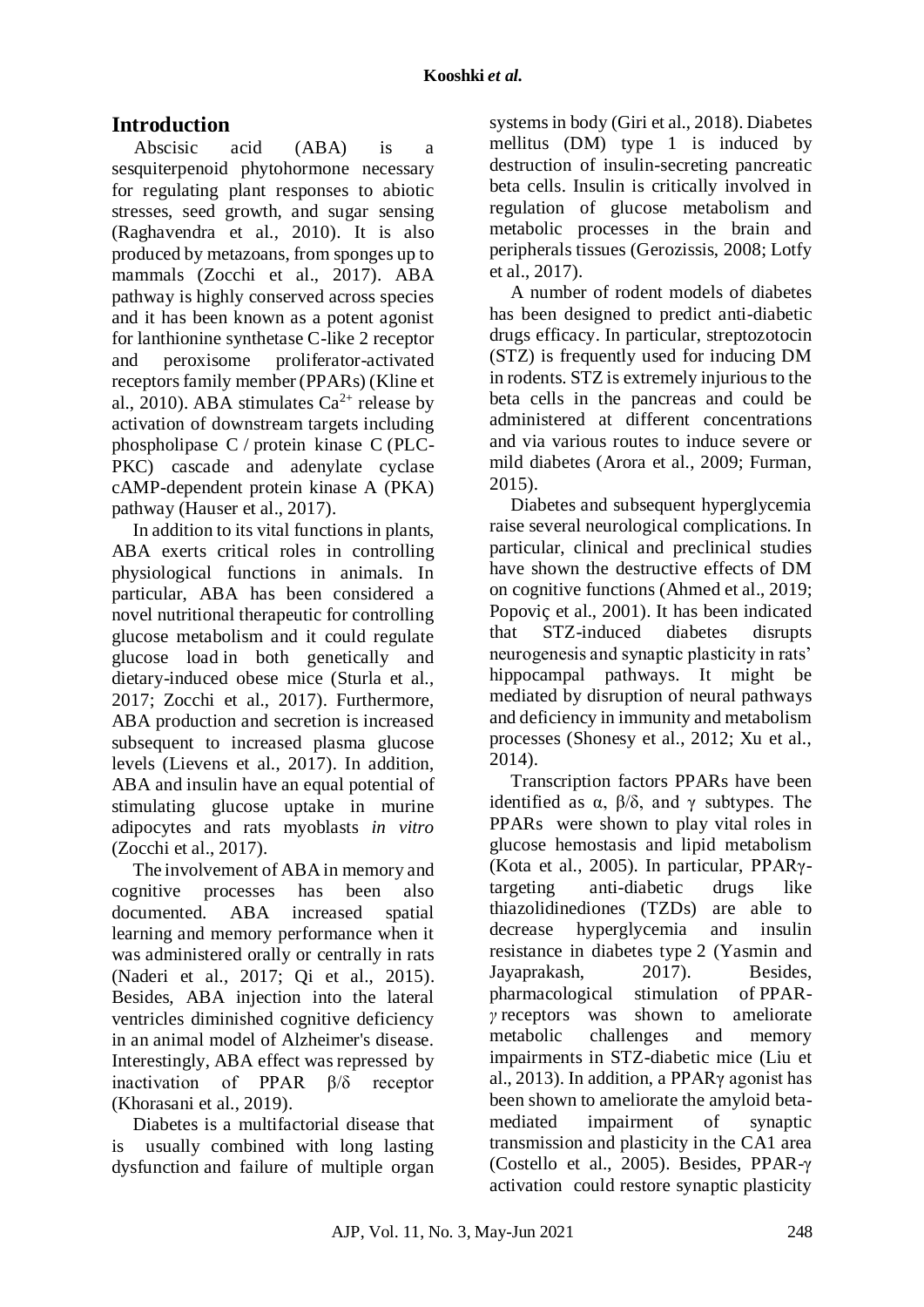and dendritic spine densities deficits in obese insulin-resistant rats (Sripetchwandee et al., 2014).

The imperative roles for ABA in learning and memory and diabetes processes have been indicated in previous studies. However, ABA ability to improve cognitive performance in diabetic rats has not yet been evaluated. Therefore, this study was designed to evaluate if central administration of ABA could modulate passive avoidance and spatial learning and memory as well as hippocampal synaptic plasticity in diabetic rats. Further, because of data indicating ABA interaction with PPAR signaling, GW9662, a PPAR-γ antagonist, was used to assess possible association of ABA with PPAR-γ in modulation of cognitive performances in diabetic rats.

# **Materials and Methods**

## **Animals**

Male Wistar rats (weighing 230-250 g, 13 weeks old) were used. The animals were preserved in a temperature-restrained area ( $23\pm1$ °C) under a regular light (12 hr)/ dark (12 hr) cycle with *ad libitum* access to food and water. The experimental procedures were legalized by the ethical committee of Jiroft University of Medical Sciences, Jiroft, Iran (IR.JWU.REC.1397.42).

## **Surgery**

The animals were anesthetized by injections of ketamine and xylazine (50 and 5 mg/kg, respectively) (Struck et al., 2011) and placed in a stereotaxic apparatus. The guide cannulas (23 gauge) were fixed in the lateral ventricles according to the atlas of Paxinos and Watson (Paxinos and Watson, 1998) (1.6 mm posterior to the bregma±0.8 lateral from the midline and at a depth of 3.4 mm from the pial surface). Then, the rats were reserved in individual cages and allowed one-week recovery from surgery. After completion the tests, the rats were decapitated and brain cannula inserting was done for each rat by injection of 0.5 μl of methylene blue via the cannula. In case of misplaced location, the rat's data was excluded from analysis.

## **Drugs and microinjection**

The STZ was dissolved in normal saline and injected intraperitonealy (i.p.) using an insulin syringe (30 gauges*)*. (±)-cis, trans-abscisic acid and GW9662 (both Sigma-Aldrich, USA) were dissolved in dimethyl sulfoxide (DMSO) and then, diluted using artificial cerebrospinal fluid (aCSF). GW9662, ABA and drugs vehicles were administered into lateral ventricles at a rate of (1 μl/min/rat) through an internal cannula (27-gauge) attached to a 1 μl Hamilton syringe via a polyethylene tube.

## **Diabetes induction**

Diabetes was induced by a single i.p. injection of STZ (65 mg/kg) and established by the incidence of obvious hyperglycemia, polyphagia, and weight loss. In addition, one week after the induction of diabetes, blood samples were collected and serum glucose concentrations were evaluated using a glucose kit (Zistshimi, Iran), using the enzymatic glucose oxidase method. The rats with serum glucose levels upper than 250 mg/dl were considered diabetic for use in subsequent experiments.

## **Experimental groups**

The rats were randomly allocated to seven groups  $(n=6)$ : sham, STZ, STZ+ ABA (10, 15, and 20  $\mu$ g/rat), STZ+  $GW9662$  (3  $\mu$ g/rat), and STZ+ GW9662+ABA. Animals in the sham group were injected i.p. with STZ vehicle normal saline and i.c.v. with DMSO as a vehicle for ABA and GW9662; the STZ group was injected i.p. with STZ; three STZ+ABA- treated groups were microinjected with ABA at different doses (10, 15, and 20 µg/rat) after STZ administration; STZ+ GW9662 group was microinjected with GW9662 (3 µg/rat) as a PPAR-γ antagonist subsequent to STZ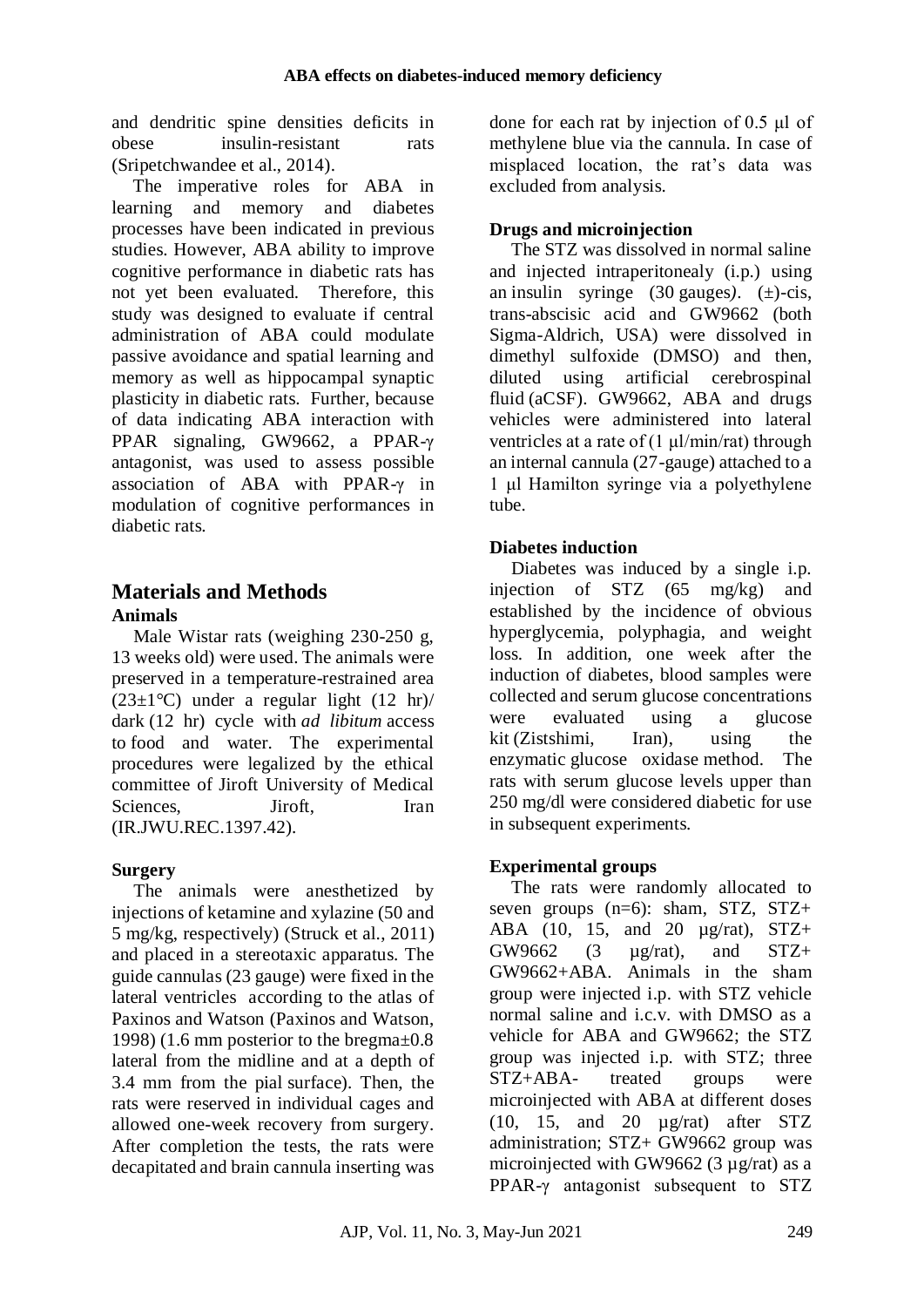administration and STZ+ GW9662+ABA group was injected with STZ and then treated by GW9662 (3 µg /rat) 15 min prior to ABA administration (20  $\mu$ g/rat/i.c.v.). In all the experimental groups, central administrations of drugs, ABA or GW9662, were performed one week after STZ administration and diabetes verification.

#### **Learning and memory assessment Spatial learning and memory**

A black circular swimming pool (60 cm high) was filled with water  $(22\pm1\degree C)$  to a depth of 25 cm. The Morris water maze (MWM) pool was separated conceptually into four equal zones and a dark circular iron platform was situated 2 cm under the water surface in the middle of one of the zones approximately 25 cm from the wall of the pool. The optical extra-maze cues were hung on the walls of the experiment room. The experiments comprised of acquisition and probe (memory) tests. Acquisition phase was consisted of three blocks with four trials per block. In each trial, a rat was permitted to swim the swimming pool for 60 sec to find the hidden platform submerged under the water surface. If a rat did not find the platform within one minute, the experiment was finished and a maximum score of one minute was considered. The escape latency time and the swimming distance travelled, were recorded by computerized Any-maze video tracking system (Stoelting Co., USA). On the next day, in the probe trial, the platform was omitted and the animals were positioned in the zone opposed to the target zone and permitted to swim for one minute. Throughout the trial, the total time that rats disbursed in the target zone, was regarded as an indicative of spatial memory capacity.

#### **Passive avoidance test**

The maze was made of two equal illuminated and dark cavities associated to each other by a Plexiglass gateway. At the habituation phase, the rats were located in the light zone of maze and indorsed to ambulate without restrictions between the

two cavities of the maze for 5 min. In the learning course, each rat was located in the light cavity and then the door was opened and the rat was allowed to go to the dark cavity. Then, the guillotine gate was closed and an electric shock (0.5 mA for 4 sec) was directed towards the animals and then the animal was returned to the cage. Five minutes later, the same trial was accomplished. If the rat did not move in the dark cavity throughout the 300 sec, the learning phase was considered effective. The number of learning trials to get efficient learning, was recorded. On the next day, in retention trial (memory test), the rats were positioned in the illuminated chamber and allowed to cross into the black cavity. The time needed to arrive in the dark cavity, step-through latency (STL) and total time spent in the dark chamber (TDC) were recorded as contextual learning index.

## **Field potential recording**

The animals were anesthetized by urethane  $(1.2 \frac{g}{kg/i.p.})$  and placed in a rat stereotaxic apparatus. Under sterile conditions*,* a recording stainless-steel electrode (125 µm in diameter) was inserted in the stratum radiatum of the right hippocampus CA1 (4 mm: anterior to bregma , and 3 mm: lateral to bregma) and a 125 µm bipolar stimulating electrode was inserted into the ipsilateral Schaffer collateral pathway (3 mm anterior and 3.5 mm lateral to bregma). The electrodes were lowered slowly in the brain to get a suitable response. For baseline synaptic potency, proliferative stimulus strength with constant current, was considered input and the field excitatory postsynaptic potential (fEPSPs) was verified as output. The stimulus intensity with 50% of the maximum amplitude of the peak potential response, was considered baseline synaptic response. The signals were amplified 100 times and filtered between 1 to 3000 Hz. The baseline response was recorded for 30 min. Then, LTP was induced by a train of high frequency stimulation (HFS) (trains of 10 pulses at 400 Hz repeated at intervals of 7 sec, for 70 sec). After the HFS, the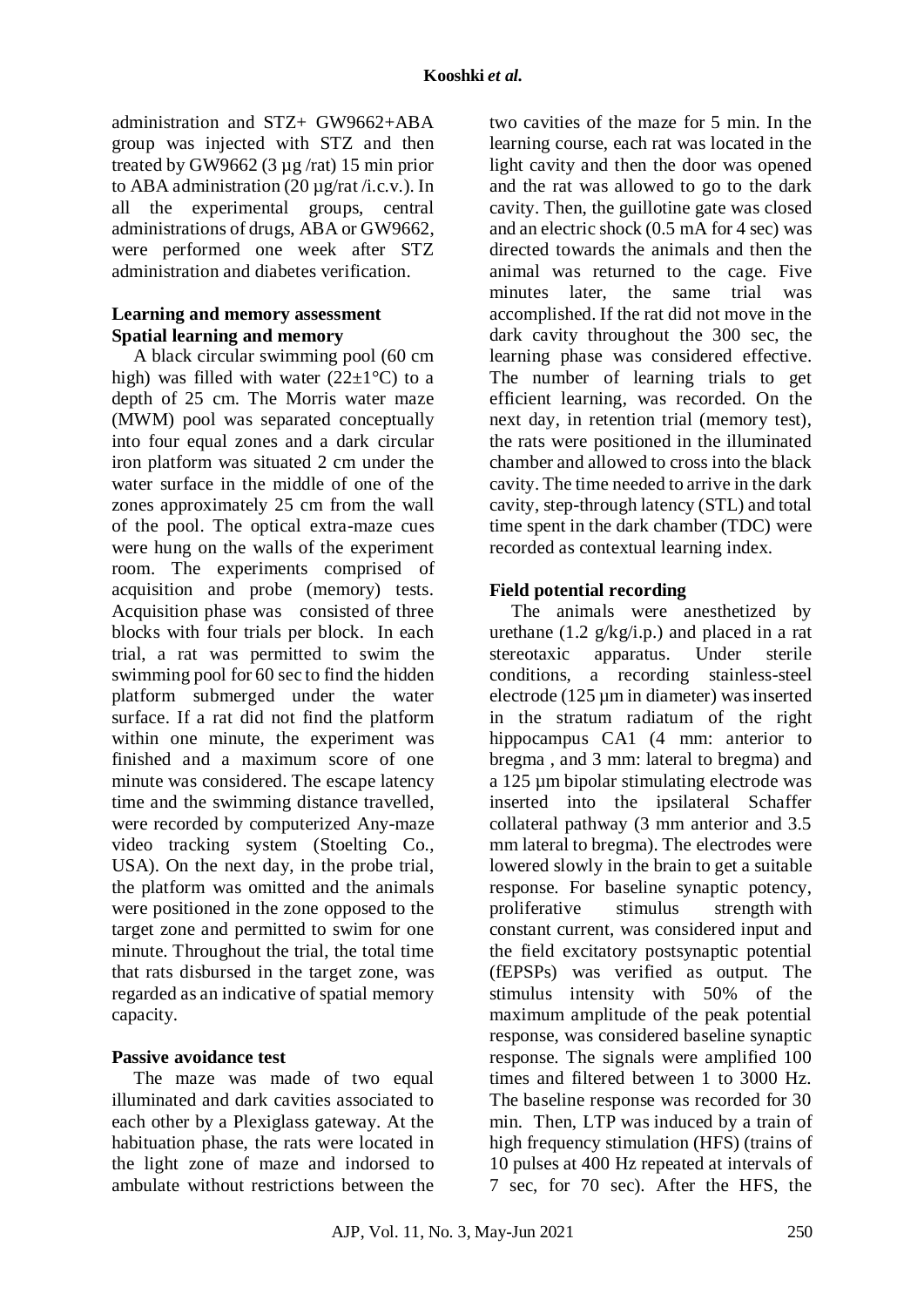response was evaluated for 120 min and the magnitudes of fEPSP slope were specified as the average of 10 consecutive traces at each time point.

#### **Statistical analysis**

All of values are expressed as mean±SEM. The normality of data was evaluated with Kolmogorov-Smirnov test. The data of acquisition trials in MWM test and LTP time points values were analyzed by parametric repeated-measures analysis of variance (ANOVA). In addition, oneway ANOVA was done to assess differences in the probe trial test. *Post hoc* analysis was done using the Tukey test. Further, the data of shuttle box test did not show normal distributions*.* So, the data were analyzed using Kruskal-Wallis test. A p value less than 0.05 was considered significant.

#### **Results**

#### **Spatial learning and memory test**

There was a significant difference in the mean escape latency to find the platform among the groups [F (6,167)=20.701, p=0.0001]. The STZ-treated rats showed a longer latency to find the platform in comparison with the sham (p*<*0.05) and ABA-treated groups (at 10 and 15 μg/rat, p*<*0.05 and at 20 μg/rat, p*<*0.01). However, GW9662 (3 μg/rat, i.c.v.) infusion repressed ABA (20 μg/rat)-decreased latency to find the hidden platform in STZdiabetic rats (Figure 1A).

In addition, the groups showed changes in a travelled distance to get the hidden platform [F (6,167)=14.614, p=0.001]. Treatment with STZ significantly increased mean travelled distance to reach the hidden platform as compared to the sham-treated rats (p<0.01). Moreover, microinjection of ABA at all tested doses, decreased STZincreased travelled distance to catch the hidden platform (p<0.001; Figure 1B). Moreover, injection of PPAR antagonist GW9662 (3 μg/rat) did not modify STZincreased path traveled for

finding the hidden platform. However, it was able to repress ABA (20 μg/rat) decreased path travelled to find the platform in STZ-diabetic rats (Figure 1B).



Figure 1. Effects of central administration of ABA (10, 15 and 20 μg/rat), GW9662 (3 μg/rat), and GW9662 (3 μg/rat) plus ABA (20 μg/rat) on (A) latency and (B) distance travelled in acquisition blocks in STZ-diabetic rats. Data are expressed as mean±SEM. \*\*p<0.001, \*\*p<0.01, and \*p<0.05 versus sham,  $^{***}p<0.001$ ,  $^{**}p<0.01$ , and  $^{*}p<0.05$ versus STZ group. STZ: streptozotocin, GW: GW9662 and ABA: abscisic acid.

In the probe trial, STZ-treated rats spent less time in target zone in comparison to the sham group ( $p<0.05$ ). However, the STZ effect was suppressed by treatment with ABA (20  $\mu$ g/rat) (p<0.05). Furthermore, central infusion of GW9662 (3 μg/rat) alone had no effect, however, it could prevent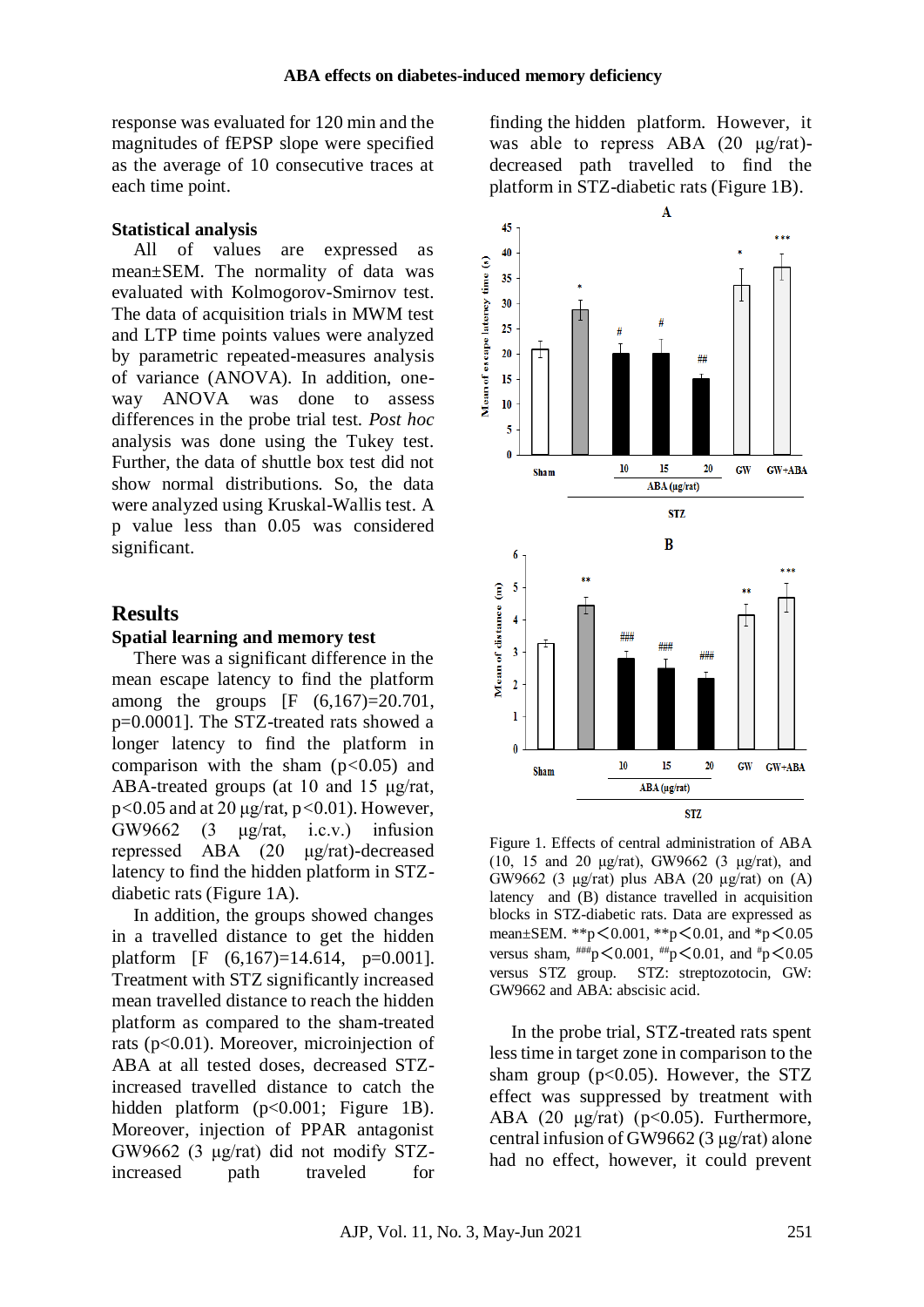

ABA-induced increased time spent in the target zone in STZ-diabetic rats (Figure 2).

Figure 2. Effects of central administration of ABA (10, 15 and 20 µg/rat), GW9662 (3 μg/rat), and GW9662 (3 μg/rat) plus ABA (20 μg/rat) on time spent in the target zone in STZ-diabetic rats. Data are expressed as mean $\pm$ SEM. \*p $\leq$ 0.05 versus sham; and  $\#p < 0.05$  versus STZ. STZ: streptozotocin, GW: GW9662 and ABA: abscisic acid.

#### **Passive avoidance test**

The groups did not show major differences in the number of acquisition trials to get successful learning [ $p=0.217$ ]. However, STL [ $p=0.001$ ] and TDC [p=0.001] were significantly different among the groups. Mann Whitney-U *post hoc* indicated that STZ administration could significantly reduce STL  $(p<0.05)$  and increase TDC  $(p<0.01)$  in comparison to sham treatment. However, ABA at 10 µg ( $p<0.05$ ) and 20  $\mu$ g ( $p<0.01$ ) attenuated STZ effects. Moreover, STZ-increased TDC was significantly suppressed by ABA at 10 and 15  $\mu$ g (both p<0.01) as well as 20  $\mu$ g (p<0.001). Furthermore, the results showed that inactivation of PPAR-γ receptor by GW9662, had no effect on acquisition trials for learning in STZtreated rats (Figure 3A). However, GW9662 was able to inhibit ABA aptitude to increase STL and decrease TDC in STZdiabetics rats (Figures 3B and 3C).



Figure 3. Effects of central administration of ABA (10, 15 and 20 µg/rat), GW9662 (3 μg/rat), and GW9662 (3 μg/rat) plus ABA (20 μg/rat) on (A) the number of acquisition trials, (B) step-through latency (STL) and (C) total time spent in the dark chamber (TDC) in STZ-diabetic rats in shuttle box test. Data are expressed as mean  $\pm$  SEM. \*\*p $\leq$  0.01 and \*p<0.05 versus sham, ###p<0.001, ##p<0.01 and #p<0.05 versus STZ group. STZ: streptozotocin, ABA: abscisic acid and GW: GW9662.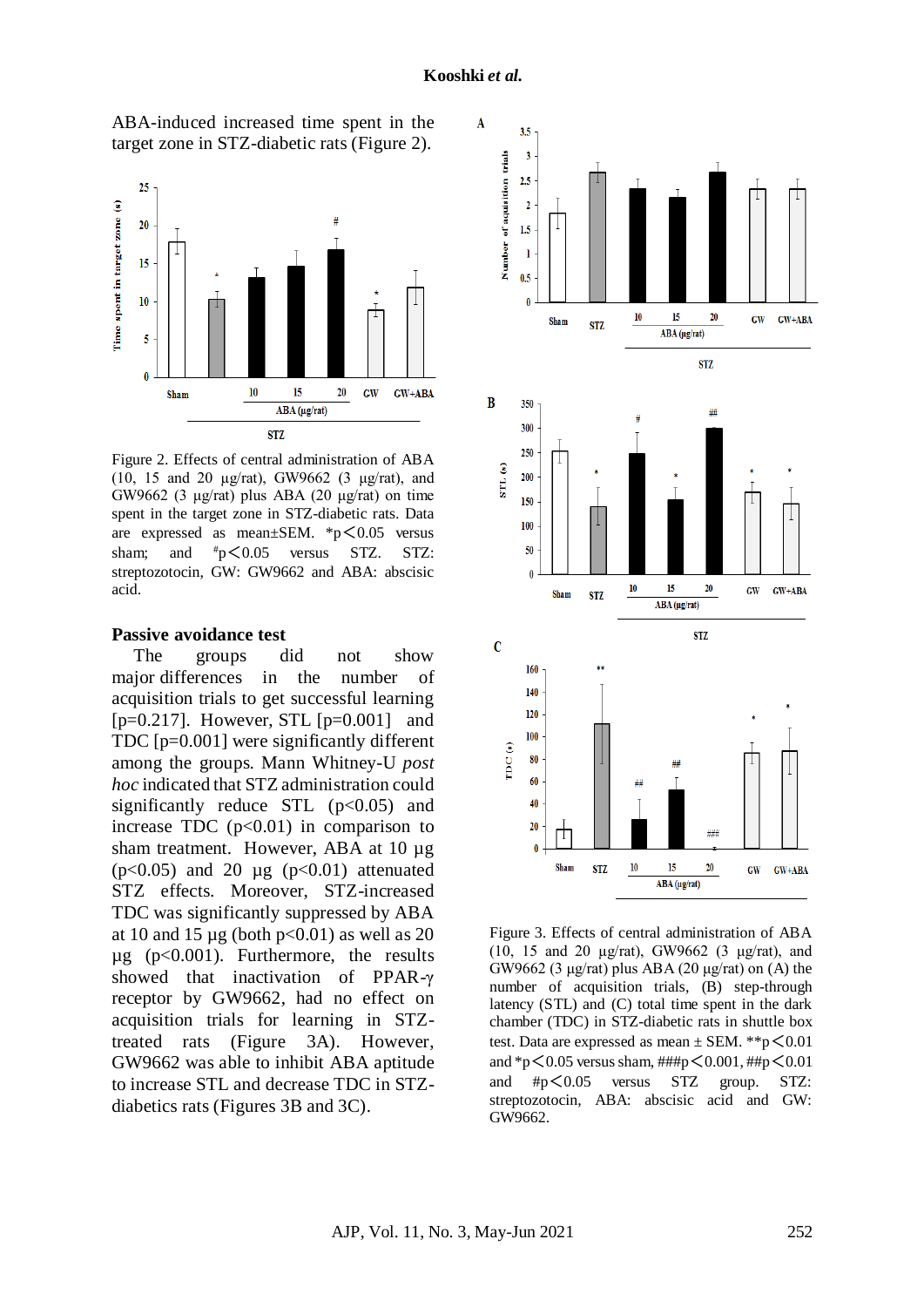#### **Field potential recording**

As shown in Figure 4A, E-LTP was evoked in the sham group that continued over 2 hr after HFS. Induction of LTP was impaired in STZ diabetic rats. Administration of ABA (20 µg/rat) improved the induction and maintenance of LTP in STZ- treated rats  $(p<0.001)$ . Moreover, LTP was affected in groups of rats treated by GW9662 (3 μg/rat) and GW9662 plus ABA (20 µg/rat) after STZ administration (Figure 4 B).



Figure 4. Comparison of differences in the induction of LTP in the CA1 area of the hippocampus amongst different experimental groups. Data are expressed as mean percentage change from baseline responses± SEM. \*\*\*p< 0.001 versus STZ group,  $^{***}$ p< 0.001, ##p< 0.05 versus STZ+GW and STZ+GW+ABA groups. STZ: streptozotocin, ABA: abscisic acid, and GW: GW9662.

#### **Discussion**

In this study, central infusion of ABA, in a dose-dependent manner, ameliorated spatial and passive avoidance learning and

memory deficits in STZ-induced diabetic rats. In the MWM test, ABA, at all doses, inhibited STZ-induced spatial learning impairment. Besides, diabetic rats that received 10 and 20 µg/rat of ABA, showed better memory retention in passive avoidance test. Furthermore, ABA (20 µg) could repair hippocampal synaptic plasticity deficiency induced by STZ. However, the ABA effects in both behavioral and electrophysiology experiments, were prevented by PPARγ receptor antagonist GW9662.

Here, as shown in Figure 3B, on stepthrough latency time, ABA was effective at low  $(10 \mu g)$  and high  $(20 \mu g)$  dose but not at moderate dose  $(15 \text{ µg})$ . It has been demonstrated that drug efficacy does not always increase sigmoidally with concentration. Unlike standard sigmoidal curves, bell-shaped concentration–response curves suggest more complex biological effects, multiple binding sites or multiple targets. It means that U-shaped curves are resulted from a single drug having more than one mechanism of action (Owen et al., 2014). Molecular studies have shown that ABA can activate different types of receptors and multiple intracellular signaling molecules. Therefore, such multitarget or multi-functional agent may produce a non-sigmoidal dose-response curve for some of its actions. However, further experiments are necessary to determine the pharmacodynamics of ABA in animals, and to elucidate the causality of non-sigmoidal dose-response effect of ABA.

In the present study, ABA protected against STZ-induced cognitive dysfunction. In support, it wasreported that central or peripheral infusion of ABA is able to increase learning and memory performances in rats (Naderi et al., 2017; Qi et al., 2015). Moreover, in a recent study, administration of ABA into the lateral ventricles attenuated passive prevention and spatial learning and memory deficits in a rat model of STZ- induced Alzheimer's disease (Khorasani et al., 2019).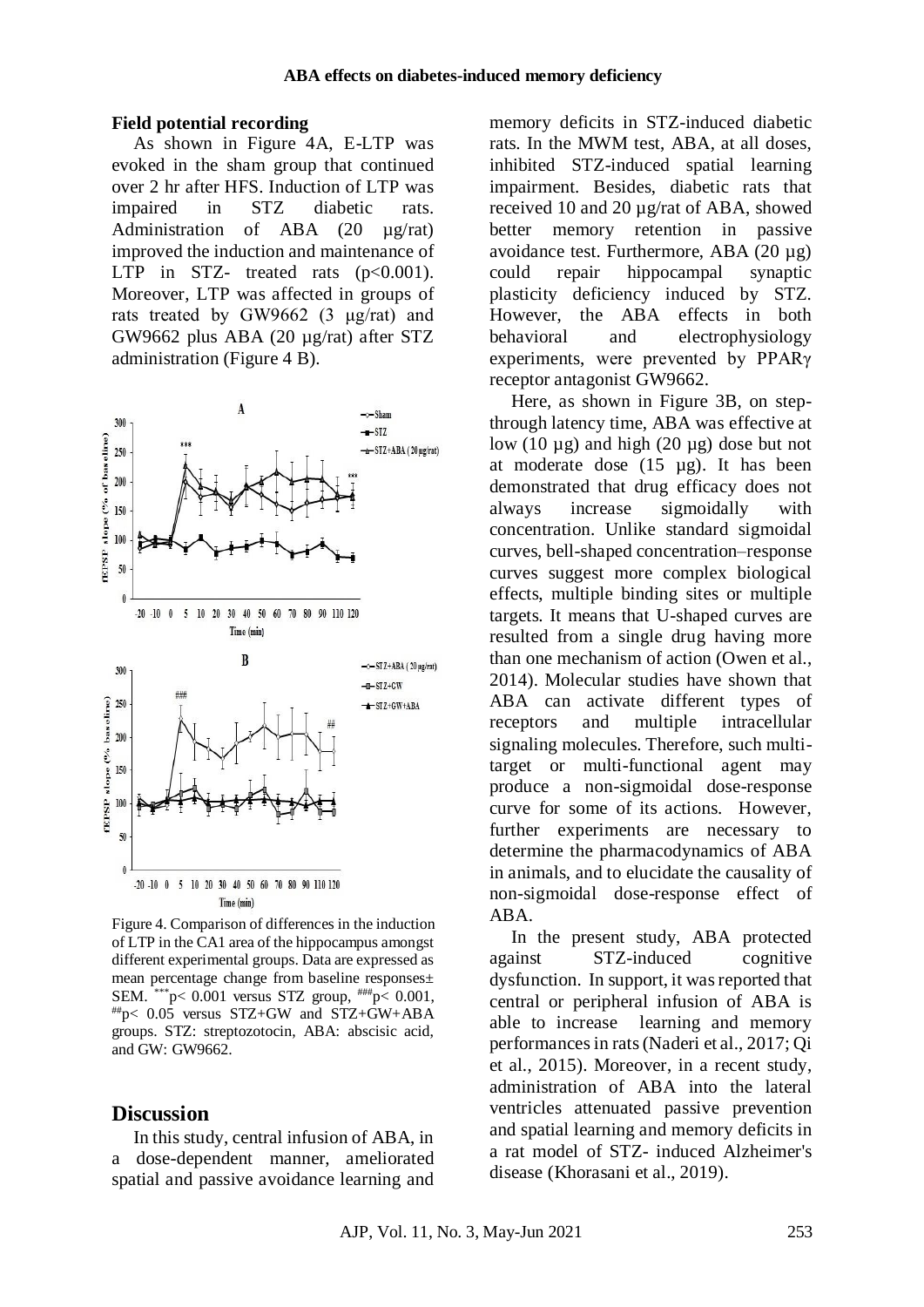ABA intracellular signaling pathway is not yet adequately defined in animals, however, it is considered an agonist for PPAR members' family and LANCL2 receptors. In this study, PPARγ receptors antagonist prevent ABA ability to increase learning and memory performances in diabetic rats. In line with our data, it was indicated that PPAR β/δ receptors blockade prevent ABA moderating effect on thermal nociception and formalin-induced inflammation in rats (Mollashahi et al., 2018). In addition, the defensive effect of ABA against STZ-induced AD was suppressed in response to PPAR receptors inactivation, in rats (Khorasani et al., 2019). ABA activates several signaling molecules that have pivotal roles in learning and memory processing such as cAMP/cAMPdependent PKA, MAPK, PKC and phosphatidylinositol-3-kinase (PI3K). It was reported that PKC or PI3K inhibitors are able to block ABA pro-cognitive and anxiolytics effects in rats (Naderi et al., 2019). There is an association between PPARγ receptors activity and increased intracellular cAMP levels and PKA expression (Chen et al., 2013; Singh et al., 2015). *In vitro* treatment with ABA increased intracellular levels of cAMP and evoked PPAR γ expression (Bassaganya-Riera et al., 2011; Bruzzone et al., 2008). Such activities were suppressed by blocking cAMP production or inhibiting PKA activity (Guri et al., 2010). It was also reported that ABA ability to suppress STZinduced cognitive dysfunction is inhibited by PPARβ/δ and PKA antagonists (Khorasani et al., 2019). Therefore, it is plausible that ABA propensity on learning and memory, at least partially, might be accomplished by modulation of the cAMP/PKA signaling.

In addition to its significance in diabetes, PPARγ is involved in modulation of learning and memory performances and cognitive functions (Landreth et al., 2008; Lin et al., 2018). It was indicated that PPARγ agonist TZDs, improve memory performances in patients suffering from AD and in transgenic animal models of AD by improving glucose hemostasis and suppression of pro-inflammatory signaling in the brain (Cheng et al., 2016; Masciopinto et al., 2012). Moreover, oral administration of PPARγ agonist pioglitazone for six weeks, was shown to attenuate spatial memory deficiency in diabetic mice. The effects were accompanied by reductions of amyloidbeta (Aβ) proteins 40 and 42 levels in the hippocampus and cerebral cortex through inhibition of NF-κB pathway (Jiang et al., 2012). Therefore, these data suggested that ABA interaction with PPAR  $\gamma$  might be involved in its therapeutic benefits in learning and memory processes.

In the present work, LTP was impaired in CA1 area of the hippocampus in response to STZ. STZ-induced diabetes model has been well established to investigate diabetes effects on cognitive performances in rodents (Yau et al., 2018; Yazir et al., 2019). STZ increased neuronal abnormalities in the hippocampus as revealed by induced microvascular damage and increased oxidative stress markers in rats (Yang et al., 2013). Moreover, STZ has been shown to disturb hippocampal synaptic plasticity in rats by down expression of BDNF and dysregulation of nitric oxide (Han et al., 2016). It was also reported that STZ inhibits adult neurogenesis and induces neuroinflammation in the rats brain (Bassani et al., 2018).

According to our results, ABA at the highest dose (20  $\mu$ g/rat) was able to restore STZ-induced impairment of synaptic plasticity in CA1 area, in a manner that was blocked by PPARγ antagonist GW9662. However, because of the difficulties associated with electrophysiological procedure like test length, high cost, and animal mortality, as a limitation of this study, we were not able to test the other two groups treated with ABA (10 and 15 µg/rat). To the best of our knowledge, this work was the first to show ABA propensity on hippocampal synaptic plasticity.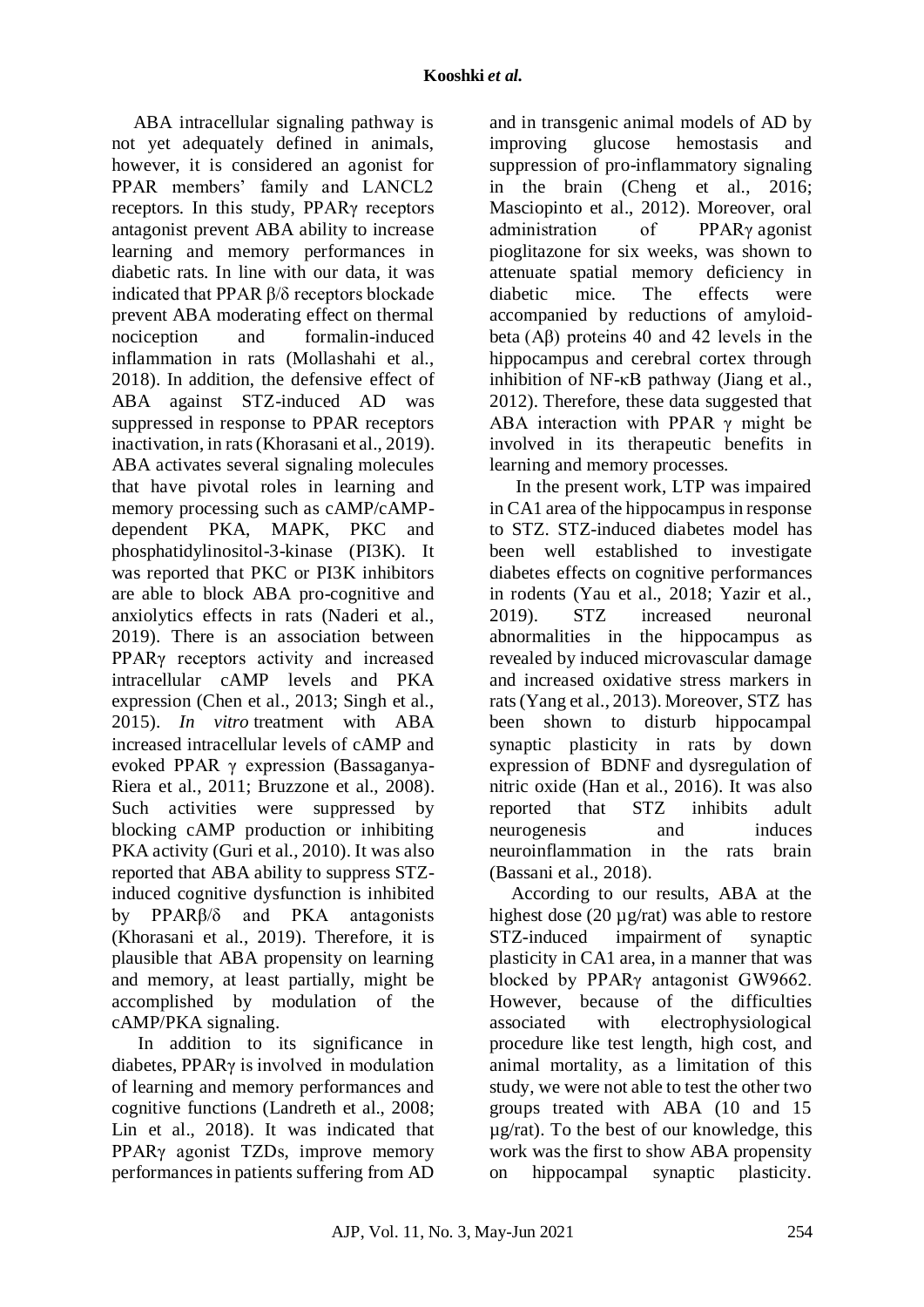However, involvement of PPAR-γ signaling in synaptic transmission in the hippocampus is supported by previous studies (Bahrami et al., 2019). For instance, an *in vitro* trial indicated that PPARγ agonist ameliorated Aβ-mediated impairment of synaptic plasticity in CA1 area (Costello et al., 2005). In addition, a PPAR-γ agonist could restore cognitive deficiency and the reduce of dendritic spines in CA1 of obese rats (Sripetchwandee et al., 2014). So, ABA crosstalk with PPARγ signaling networks might be considered a potential explanation for ABA role in LTP induction.

Collectively, the data indicated that central injection of phytohormone ABA could restore diabetes-induced learning and memory as well as synaptic plasticity destruction in rats predominantly via an interplay with PPARγ receptors.

## **Acknowledgment**

The authors thank the Vice Presidency of Research of Jiroft University of Medical Sciences for their financial support (grant No. 97/136).

# **Conflicts of interest**

The authors have declared that there is no conflict of interest.

# **References**

- Ahmed A, Zeng G, Jiang D, Lin H, Azhar M, Farooq AD, Choudhary MI, Liu X, Wang Q. 2019. Time-dependent impairments in learning and memory in Streptozotocininduced hyperglycemic rats. Met Brain Dis, 1-16.
- Arora S, Ojha SK, Vohora D. 2009. Characterisation of streptozotocin induced diabetes mellitus in swiss albino mice. Global J Pharmacol, 3: 81-84.
- Bahrami F, Asgari A, Hosseinmardi N, Janahmadi M. 2019. Peroxisome Proliferator-activated Receptor (PPAR)-γ Modifies Aβ Neurotoxin-induced Electrophysiological Alterations in Rat Primary Cultured Hippocampal Neurons. Ira J Pharm Res, 18: 1403-1418.
- Bassaganya-Riera J, Guri AJ, Lu P, Climent M, Carbo A, Sobral BW, Horne WT, Lewis SN, Bevan DR, Hontecillas R. 2011. Abscisic acid regulates inflammation via ligandbinding domain-independent activation of peroxisome proliferator-activated receptor γ. J Biol Chem, 286: 2504-2516.
- Bassani TB, Bonato JM, Machado MM, Cóppola-Segovia V, Moura EL, Zanata SM, Oliveira RM, Vital MA. 2018. Decrease in adult neurogenesis and neuroinflammation are involved in spatial memory impairment in the streptozotocin-induced model of sporadic Alzheimer's disease in rats. Mol Neurobiol, 55: 4280-4296.
- Bruzzone S, Bodrato N, Usai C, Guida L, Moreschi I, Nano R, Antonioli B, Fruscione F, Magnone M, Scarfì, S. 2008. Abscisic acid is an endogenous stimulator of insulin release from human pancreatic islets with cyclic ADP ribose as second messenger. J Biol Chem, 283: 32188-32197.
- Chen H, Liu Q, Salter AM, Lomax MA. 2013. Synergism between cAMP and PPAR Signalling in the Initiation of UCP1 Gene Expression in HIB1B Brown Adipocytes. PPAR Res, *2013*.
- Cheng H, Shang Y, Jiang L, Shi Tl, Wang L. 2016. The peroxisome proliferators activated receptor-gamma agonists as therapeutics for the treatment of Alzheimer's disease and mild-to-moderate Alzheimer's disease: a meta-analysis. Int J Neurosci, 126: 299-307.
- Costello D A, O'Leary DM, Herron CE. 2005. Agonists of peroxisome proliferatoractivated receptor-γ attenuate the Aβmediated impairment of LTP in the hippocampus in vitro. Neuropharmacol, *49*: 359-366.
- Furman B L. 2015. Streptozotocin‐induced diabetic models in mice and rats. Curr Protoc Pharmacol, 70: 5.47. 41-45.47. 20.
- Gerozissis K. 2008. Brain insulin, energy and glucose homeostasis; genes, environment and metabolic pathologies. Eur J Pharmacol, *585*: 38-49.
- Guri AJ, Evans NP, Hontecillas R, Bassaganya-Riera J. 2011. T cell PPARγ is required for the anti-inflammatory efficacy of abscisic acid against experimental IBD. J Nutr Biochem, *22*: 812-819.
- Guri AJ, Hontecillas R, Bassaganya-Riera J. 2010. Abscisic acid synergizes with rosiglitazone to improve glucose tolerance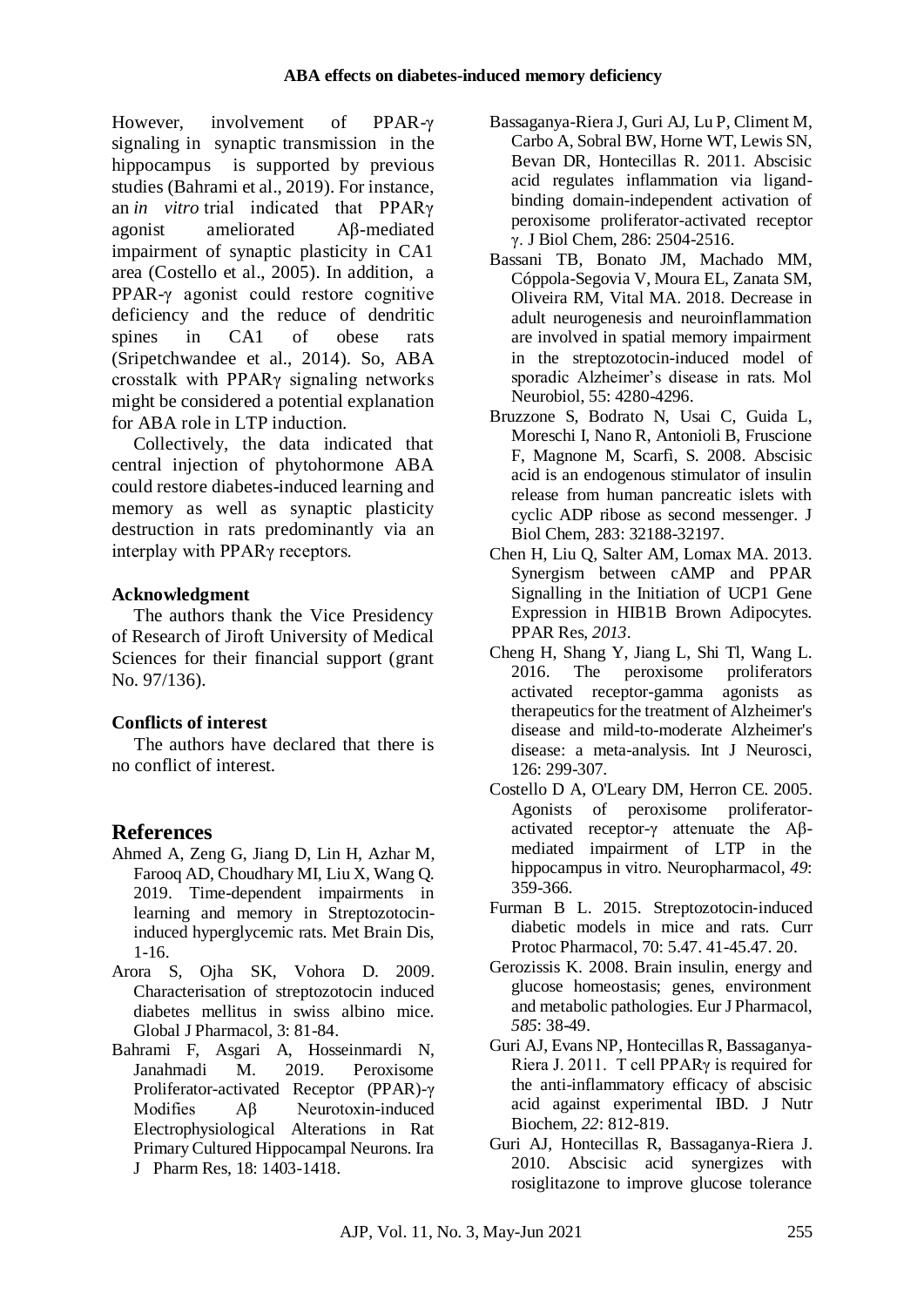and down-modulate macrophage accumulation in adipose tissue: possible action of the cAMP/PKA/PPAR γ axis. Clin Nutr, 29: 646-653.

- Han H, Wu Lm, Han MX, Yang WX, Wang YX, Fang ZH. 2016. Diabetes impairs spatial learning and memory and hippocampal neurogenesis via BDNF in rats with transient global ischemia. Brain Res Bull, *124*: 269-277.
- Hauser F, Li Z, Waadt R, Schroeder JI .2017. SnapShot: abscisic acid signaling. *Cell, 171*: 1708-1708. e1700.
- Jiang L Y, Tang SS, Wang XY, Liu LP, Long Y, Hu M, Liao MX, Ding QL, Hu W, Li JC. 2012. PPARγ agonist pioglitazone reverses memory impairment and biochemical changes in a mouse model of type 2 diabetes mellitus. CNS neuroscience & therapeutics, *18*: 659-666.
- Khorasani A, Abbasnejad M, Esmaeili-Mahani S. 2019.Phytohormone abscisic acid ameliorates cognitive impairments in streptozotocin-induced rat model of Alzheimer's disease through PPARβ/δ and PKA signaling. Int J Neurosci, 1-17.
- Kline K G, Sussman MR, Jones AM. 2010. Abscisic acid receptors. Plant Phys*, 154*: 479-482.
- Kota B P, Huang TH-W, Roufogalis BD. 2005. An overview on biological mechanisms of PPARs. Pharmacol Res, *51*: 85-94.
- Landreth G, Jiang Q, Mandrekar S, Heneka M. 2008. PPARγ agonists as therapeutics for the treatment of Alzheimer's disease. Neurotherapeutics*, 5*: 481-489.
- Lievens L, Pollier J, Goossens A, Beyaert R, Staal J. 2017. Abscisic acid as pathogen effector and immune regulator. Front Plant Sci, *8*: 587.
- Lin CH, Nicol CJ, Cheng YC, Chen SJ, Yen CH, Huang RN, Chiang MC. 2018.Rosiglitazone rescues human neural stem cells from amyloid-beta induced ER stress via PPARγ dependent signaling. Exp Cell Res, 370: 312-321.
- Liu Lp, Yan TH, Jiang LY, Hu W, Hu M, Wang C, Zhang Q, Long Y, Wang JQ, Li YQ. 2013. Pioglitazone ameliorates memory deficits in streptozotocin-induced diabetic mice by reducing brain β-amyloid through PPARγ activation. Acta Pharmacologica Sinica, 34: 455.
- Lotfy M, AdeghateJ, Kalasz H, Singh J, AdeghateE. 2017. Chronic complications of

diabetes mellitus: a mini review. Curr Diabetes Rev, 13: 3-10.

- Masciopinto F, Di Pietro N, Corona C, Bomba M, Pipino C, Curcio M, Di Castelnuovo A, Ciavardelli D, Silvestri E, Canzoniero LM. 2012. Effects of long-term treatment with pioglitazone on cognition and glucose metabolism of PS1-KI, 3xTg-AD, and wildtype mice. Cell death Dis*, 3*: e448.
- Mollashahi M, Abbasnejad M, Esmaeili-Mahani S. 2018. Phytohormone abscisic acid elicits antinociceptive effects in rats through the activation of opioid and peroxisome proliferator-activated receptors β/δ. Eur J Pharmacol, 832: 75-80.
- Naderi R, Esmaeili-Mahani S, Abbasnejad M. 2017. Phosphatidylinositol-3-kinase and protein kinase C are involved in the procognitive and anti-anxiety effects of phytohormone abscisic acid in rats. Biomed Pharmacother, 96: 112-119.
- Naderi R, Esmaeili-Mahani S, Abbasnejad M. 2019. Extracellular calcium influx through L-type calcium channels, intracellular calcium currents and extracellular signalregulated kinase signaling are involved in the abscisic acid-induced precognitive and anti-anxiety effects. Biomed Pharmacother, 109: 582-588.
- Owen SC, Doak AK, Ganesh AN, Nedyalkova L, McLaughlin CK, Shoichet BK, Shoichet MS. 2014. Colloidal drug formulations can explain "bell-shaped" concentration– response curves. ACS Chem Biol, 9: 777- 784.
- Paxinos G, Watson C. 1998. The rat brain in stereotaxic CO—ordinatesEM-1. The 2nd Edition. USA San Diego, Ac—ademic Pre*s*, 36-34O.
- Popoviç M, Biessels G-J, Isaacson RL, Gispen WH. 2001. Learning and memory in streptozotocin-induced diabetic rats in a novel spatial/object discrimination task. Behav Brain Res, 122: 201-207.
- Qi CC, Ge JF, Zhou JN. 2015. Preliminary evidence that abscisic acid improves spatial memory in rats. Phys Behav *139*: 231-239.
- Raghavendra AS, Gonugunta VK, Christmann A, Grill E. 2010. ABA perception and signalling. Trends Plant Sci, 15: 395-401
- Shonesy B C, Thiruchelvam K, Parameshwaran K, Rahman EA, Karuppagounder SS, Huggins KW, Pinkert CA, Amin R, Dhanasekaran M, Suppiramaniam V. 2012. Central insulin resistance and synaptic